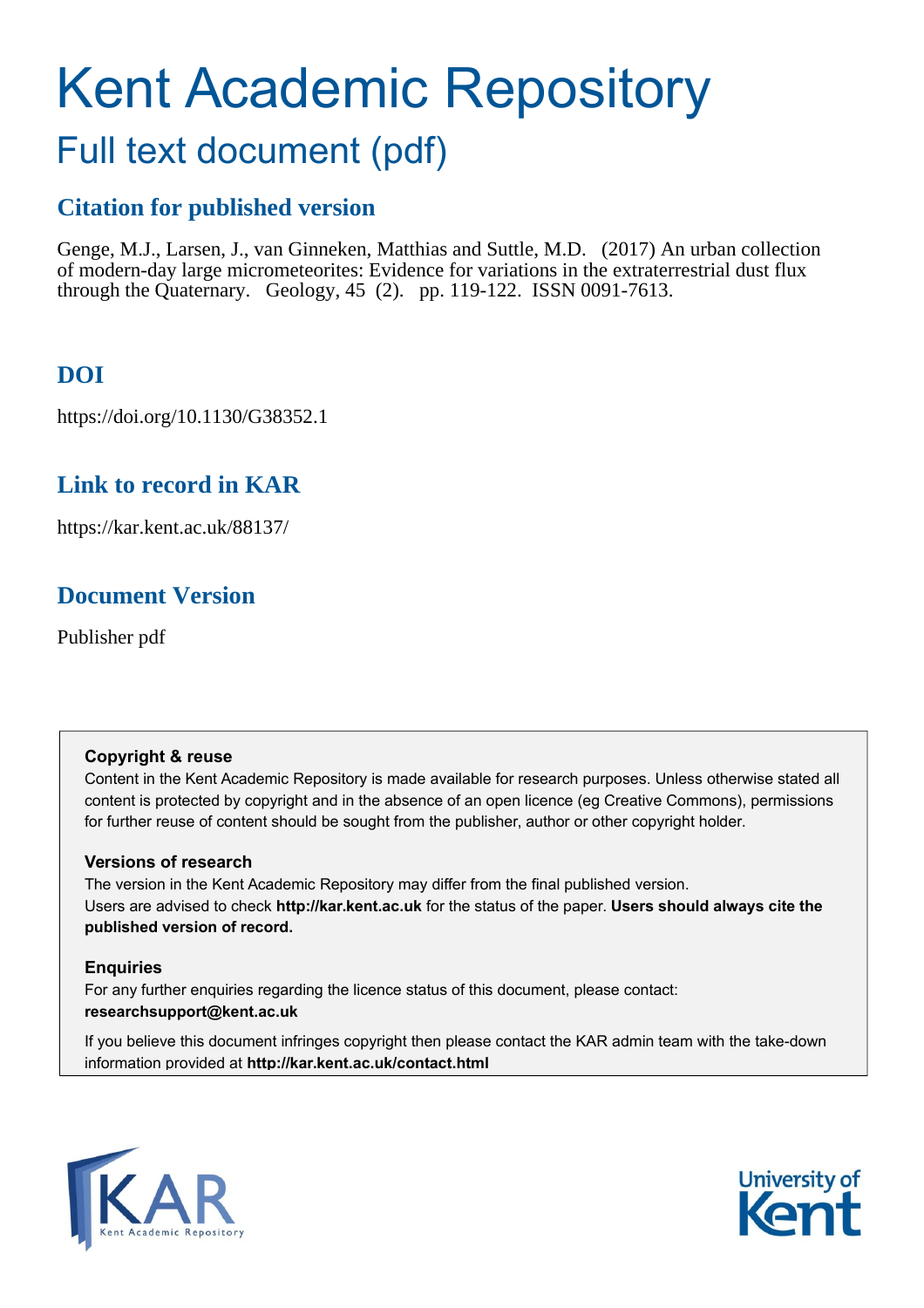

# An urban collection of modern-day large micrometeorites: Evidence for variations in the extraterrestrial dust flux through the **Quaternary**

#### M.J. Genge<sup>1,2</sup>, J. Larsen<sup>3</sup>, M. Van Ginneken<sup>4</sup>, and M.D. Suttle<sup>1,2</sup>

1Department of Earth Sciences and Engineering, Imperial College London, Exhibition Road, London SW7 2AZ, UK 2Department of Earth Science, Natural History Museum, Cromwell Road, London SW7 2BT, UK 3Project Stardust, Oslo, Norway

4Département des Géosciences, Université Libre de Bruxelles, Avenue FD. Roosevelt, 2 B-1050 Bruxelles, Belgium

#### **ABSTRACT**

We report the discovery of significant numbers (500) of large micrometeorites  $(>100 \mu m)$ **from rooftops in urban areas. The identification of particles as micrometeorites is achieved on the basis of their compositions, mineralogies, and textures. All particles are silicate-dominated (S type) cosmic spherules with subspherical shapes that form by melting during atmospheric entry and consist of quench crystals of magnesian olivine, relict crystals of forsterite, and iron-bearing olivine within glass. Four particles also contain Ni-rich metal-sulfide beads. Bulk compositions are chondritic apart from depletions in the volatile, moderately volatile, and siderophile elements, as observed in micrometeorites from other sources. The reported particles are likely to have fallen on Earth in the past 6 yr and thus represent the youngest large micrometeorites collected to date. The relative abundance ratio of barred olivine to cryptocrystalline spherule types in the urban particles of 1.45 is shown to be higher than a Quaternary average of ~0.9, suggesting variations in the extraterrestrial dust flux over the past 800 k.y. Changes in the entry velocities of dust caused by quasi-periodic gravitational perturbation during transport to Earth are suggested to be responsible. Variations in cosmic spherule abundance within the geologic column are thus unavoidable and can be a consequence of dust transport as well as major dust production events.**

#### **INTRODUCTION**

Micrometeorites (MMs) are extraterrestrial dust particles that survive atmospheric entry and reach Earth's surface (Genge et al., 2008). A popular belief among amateur astronomers is that modern-day extraterrestrial dust can be collected on roofs in urban environments. Studies by Nininger (1941) reported large numbers of magnetic spherules collected in urban areas; however, later studies showed that the abundance of magnetic particles decreases away from urban areas, and that urban spherules are largely artificial in origin (Buddhue, 1950; Handy and Zimmerman, 1953). Despite these studies, amateur collection projects in built-up areas have been common, even though most researchers in MMs consider this occurrence an urban myth. Collection of MMs for research has focused on environments where terrestrial sedimentation rates and input of artificial particles is minimal, including deep-sea sediments and Antarctic ice and snow (Brownlee and Bates, 1983; Maurette et al., 1991; Taylor et al., 2000; Duprat et al., 2007; Rochette et al., 2008). These samples of the extraterrestrial dust flux allow study of the dust population within the early solar system and the nature and evolution of

their parent bodies. The preservation of such particles in sediments also provides a record of events occurring beyond our planet over geological time (Dredge et al., 2010; Tomkins et al., 2016).

Micrometeorites are thought to include materials derived from both asteroids and comets (Genge et al., 1997; Genge, 2008; Noguchi et al., 2015). Although a proportion of smaller dust particles survive atmospheric entry without significant heating, the majority of particles undergo melting during their passage of the atmosphere (Love and Brownlee, 1991). Most abundant, particularly at large sizes, are cosmic spherules, i.e., completely melted droplets dominated by quench textures. These spherical particles provide a useful proxy for the total flux of dust because they are relatively easy to identify (Maurette et al., 1991).

We report the results of a study of 500 MMs collected among particles recovered by Project Stardust (Oslo, Norway; http://project-stardust. com) in urban areas. A subset of 48 of these particles are shown here to be cosmic spherules on the basis of their compositions, mineralogies, and textures, and represent the youngest large MMs yet recovered.

#### **SAMPLES AND METHODS**

Particles were collected from accumulated sediments in the gutters of roofs mostly in Oslo, Norway, although one is from Paris, France. The total mass of gutter sediment collected was 300 kg from a total roof catchment area of  $\sim$ 30,000 m<sup>2</sup>; the sediment samples were processed by magnetic separation, washing with water, and size fraction separation. Particles were selected under a binocular microscope on the basis of several criteria: (1) spherical or subspherical shape; (2) color and luster (black vitreous, black to gray metallic, and translucent vitreous particles were selected); and (3) the presence of surface dendrites or metallic surface protrusions. Among 500 particles, 48 were embedded in resin and polished for further mineralogical and compositional characterization by scanning electron microscopy (Zeiss EVO 15LS) and electron microprobe analysis (Cameca SX100) at the Imaging and Analysis Centre of the Natural History Museum (London, UK); standard matrix corrections were applied. Bulk compositions were determined by averaging 5–20 wide beam (10 µm) electron microprobe analyses.

#### **RESULTS**

The studied particles are all spherules ranging from 300 to 400 µm in diameter and are identified as MMs on the basis of mineralogy, texture, and bulk composition. The identity and abundance of spherules are shown in Table 1.

#### **Mineralogy and Texture of Silicate-Dominated Particles**

Three textural and mineralogical groups of silicate-dominated spherule are recognized: (1) porphyritic olivine spherules dominated by phenocrysts of olivine within glassy mesostasis (Figs. 1A–1C), (2) barred olivine spherules dominated by parallel growth dendrites of olivine with interstitial glass (Figs. 1D–1F), and (3) cryptocrystalline spherules dominated by radiating clusters of fine olivine dendrites within glass (Figs. 1G and 1H).

© 2016 The Authors. Gold Open Access: This paper is published under the terms of the CC-BY license. **The author of the CC-BY license** and the CO-BY license and the CO-BY license and the CO-BY license and the CO-BY license **GEOLOGY**, February 2017; v. 45; no. 2; p. 119–122 | doi:10.1130/G38352.1 | Published online 5 December 2016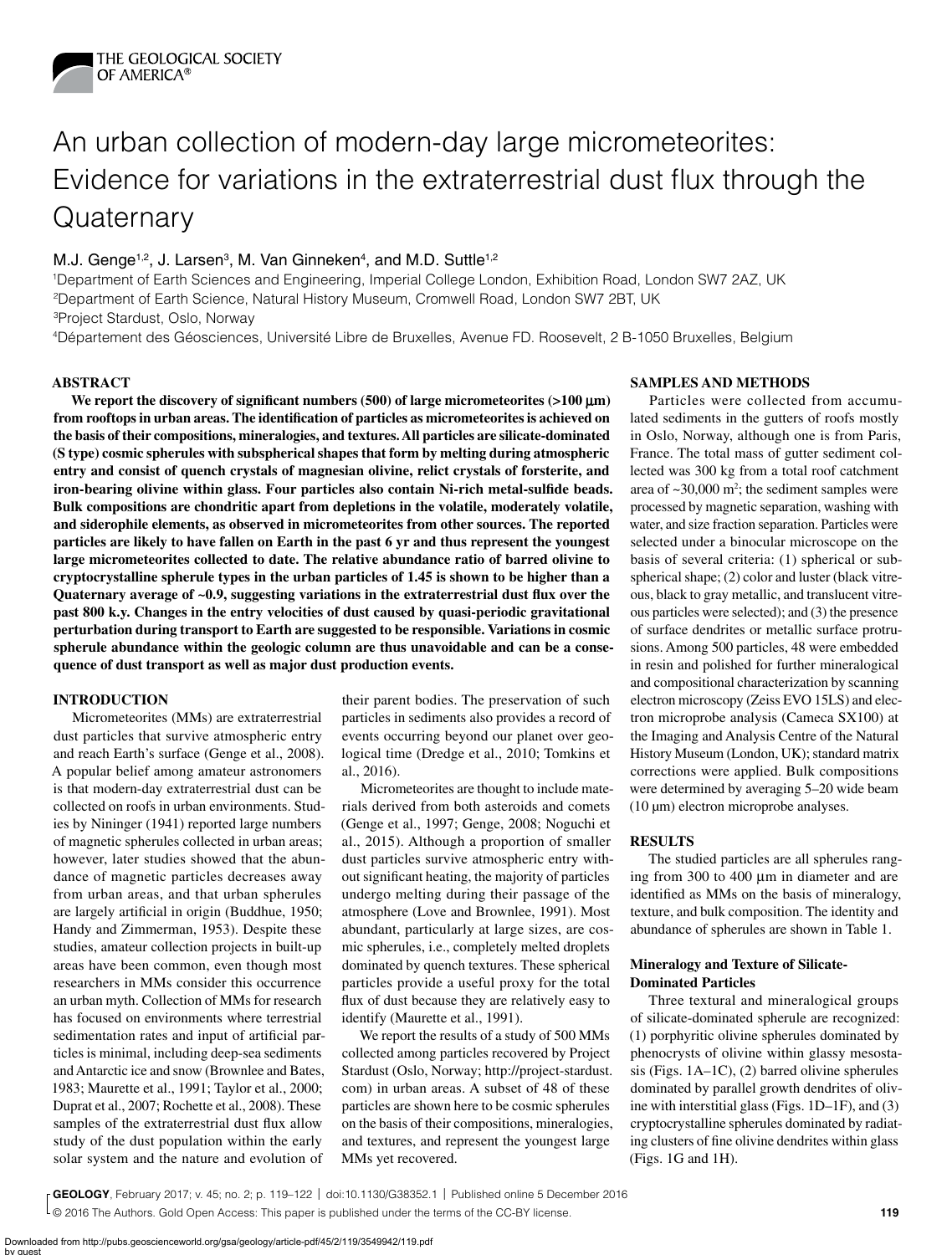#### TABLE 1. RELATIVE ABUNDANCE OF PARTICLE TYPES IN PERCENT FOR SEVERAL DIFFERENT COLLECTIONS

| Subtype Urban |      | Cap<br>Prudhomme* | South<br>Pole<br>water<br>well <sup>+</sup> | Larkman<br><b>Nunatak</b> § |
|---------------|------|-------------------|---------------------------------------------|-----------------------------|
| BO            | 48   | 23                | 54                                          | 27                          |
| C             | 33   | 27                | 16                                          | 31                          |
| PO.           | 19   | 50                | 30                                          | 42                          |
| BO/C          | 1.45 | 0.9               | 3.4                                         | 0.9                         |
| relicts       | 10   |                   |                                             |                             |
| metal         | 10   |                   |                                             |                             |
| vesicles      | 15   |                   |                                             |                             |

*Note*: Cap Prudhomme, South Pole Water Well, and Larkman Nunatak are all Antarctic collections. The abundance of particles with relicts, metal, and vesicles is also shown for the urban spherules. BO barred olivine; C—cryptocrystalline; PO—porphyritic olivine. Dashes represent no data.

\*Genge et al. (1997).

**†**Taylor et al. (2000).

§Suttle et al. (2015).

Nine spherules have porphyritic textures and are dominated by phenocrysts of olivine within an Na-poor aluminosilicate glassy mesostasis that also often contains magnetite (Figs. 1A–1C). The abundance of olivine within these particles varies from ~45 to 70 vol%. Olivine crystals vary from equant (Fig. 1A) to skeletal (Fig. 1B), including those arranged in domains of parallel crystals. Olivine phenocrysts exhibit normal zoning with magnesian-rich cores (fayalite, Fa;  $>Fa_{16}$ ) and iron-rich rims (Fa<sub>47</sub>). Phenocrysts can also contain relict magnesium-rich inclusions ( $Fa_{1.5-8}$ ) with discontinuous zoning with the enveloping crystals (Figs. 1A and 1B). Relict cores range in size from 24.0 to 1.5  $\mu$ m and are present in apparent abundances of <4 vol%. Rounded iron-bearing olivines ( $Fa_{25}$ ) are observed in two spherules (P506 and P305) containing dendritic olivine phenocrysts and have external rims of magnesian-rich olivine  $({\sim}Fa_{11})$ (Fig. 1C). Iron-rich olivines have Ca and Cr contents below wavelength-dispersive X-ray spectroscopy detection limits in contrast to equant, skeletal, or dendritic olivine phenocrysts (to 0.4 and 0.5 wt%, respectively) and forsterite cores (0.13–0.29 and 0.07–0.41 wt%, respectively).

Magnetite occurs in the mesostasis of the five porphyritic spherules with equant and skeletal phenocrysts and is present largely as cruciform dendritic crystals (Fig. 1B). It contains as much as 4.8 wt% Cr and has Ni below energydispersive X-ray spectroscopy detection limits. Magnetite also occurs as an incomplete discrete rim around the exterior of particle P517 (Fig. 1A) and contains 0.5 wt% Ni and no detectable Cr in contrast to magnetite within the mesostasis.

There are 23 spherules that have barred olivine textures and are dominated by parallel growth olivine dendrites with interstitial glass and equant to dendritic magnetite (Figs. 1D–1F). Barred olivine spherules can be subspherical (equidimensional), elliptical, and ovoid in shape.



**Figure 1. Backscattered electron images of urban cosmic spherules. REL—relict grain, SUL sulfide, MET—metal, MGR—magnetite rim, OLR—olivine rim. A–C: Porphyritic spherules. D–F: Barred olivine spherules. G, H: Cryptocrystalline spherules.**

In ovoid spherules the width of olivine dendrites is often smallest at the high curvature end of the particle, with the largest either at the median of the particle or at the low-curvature face (Fig. 1D). The widest olivine bars, in P502, give compositions of  $Fa_{22}$ .

We identified 15 cryptocrystalline spherules; they are dominated by radiating clusters of olivine dendrites with interstitial glass (Figs. 1G and 1H). Most particles also have interstitial submicron equant magnetite crystals, although these are absent in three particles. Olivine dendrites mostly have widths  $\langle 1 \mu m$ ; however, several particles exhibit coarser crystals, often increasing to 5 µm across a particle and forming areas with textures similar to barred olivine spherules. Three cryptocrystalline spherules have numerous internal domains of radiating olivine dendrites producing a cellular-like structure (Fig. 1H).

Metal and sulfide beads are observed in six spherules, four barred olivine spherules (P514 and P266; Figs. 1E and 1F), and two porphyritic spherules (P506 and P517). All beads are located at one end of particles along the long axis. Metal Ni content varies from 75.0 to 21.8 wt%; sulfides consist of troilite containing 27.0– 6.7 wt% Ni. Metal beads often have an external rim of Ni-bearing magnetite. Metal is partially replaced in some particles by ferrihydrite.

#### **Bulk Composition of Silicate-Dominated Particles**

The bulk compositions of spherules were determined by averaging wide beam electron microprobe analyses and are shown in Figure 2. The compositions of spherules are mostly within a factor of 3 of CI chondrite for Mg, Al, Si, Ca, Mn, Fe, and Ti; however, all are depleted in Na  $(<0.1)$ , K $(<0.01)$ , and S $(<0.01)$  relative to CI chondrite and most are depleted in Co and Ni. The compositions of Fe-Mg-Si are also shown (Fig. 2) and illustrate a wide range plotting on

an approximate trend line between a forsterite composition and pure Fe.

#### **DISCUSSION**

#### **Identification of Micrometeorites**

All 48 spherules have mineralogies, textures, and compositions consistent with those of S-type cosmic spherules recovered from Antarctica and deep-sea sediments. All spherules are dominated by olivine phenocrysts or dendrites within a glassy mesostasis, usually with accompanying magnetite. Previous studies of cosmic spherules noted the dominance of olivine as a quench phase due to crystallization during rapid cooling after entry heating in the atmosphere. Olivine preferentially forms because pyroxene growth is kinetically impeded (Taylor and Brownlee, 1991). The range of olivine compositions is likewise similar to those reported from phenocrysts in cosmic spherules (Kurat et al., 1994; Genge et al., 1997). Rounded forsterite grains were



**Figure 2. Bulk compositions of urban cosmic spherules showing abundances of elements compared to CI chondrite, and major element compositions (in wt%) (inset) compared to Antarctic micrometeorites (gray; Genge et al., 1997).**

by guest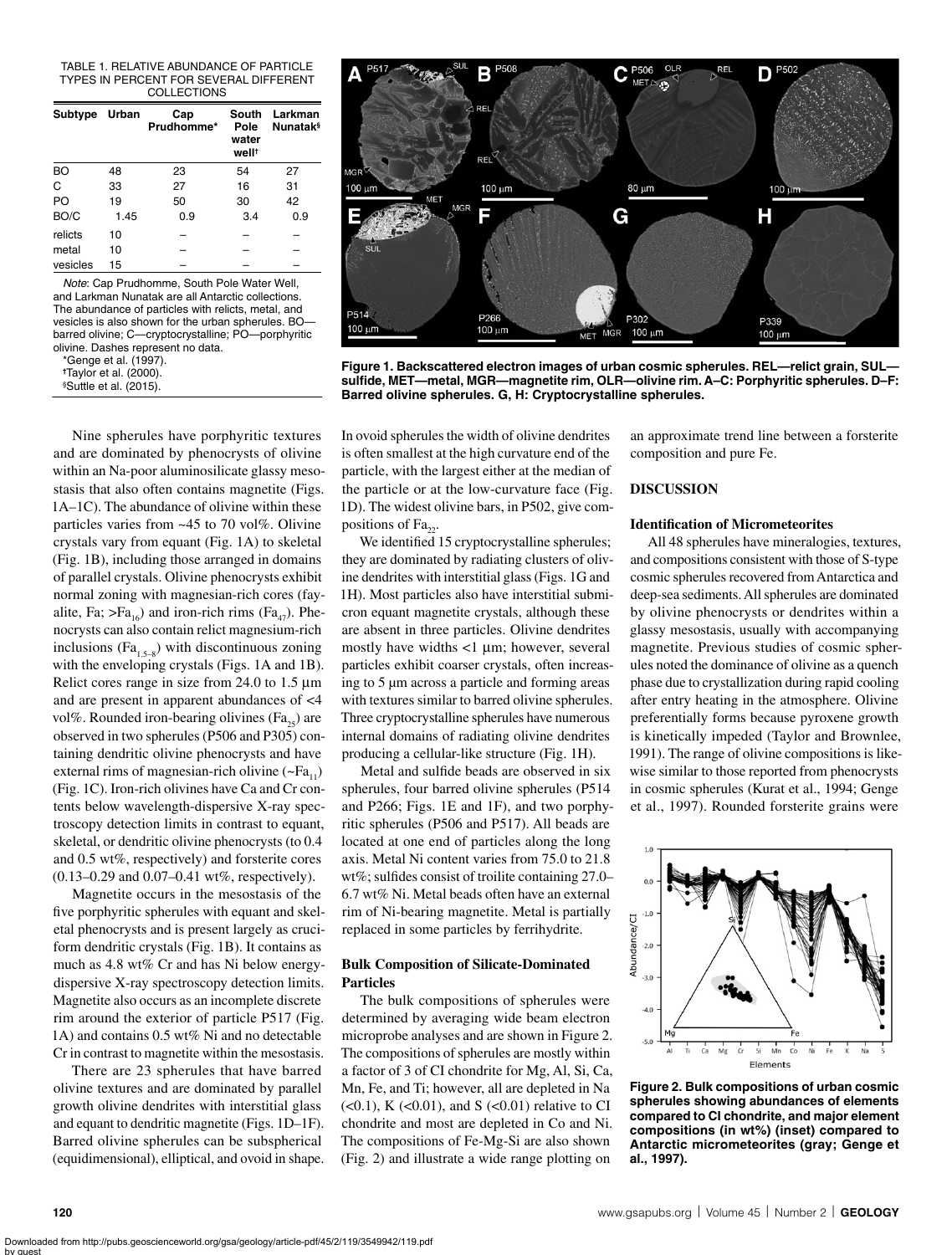previously noted in spherules and identified as relict grains that survived melting during entry heating (Kurat et al., 1994; Genge et al., 1997). As noted in previous studies, a proportion of olivine contains detectable Ni (Cordier et al., 2011).

Glass compositions within porphyritic spherules are also similar to cosmic spherules, being iron-rich calcium-bearing aluminosilicate glass containing little Na (Genge et al., 1997). The Na-poor nature of cosmic spherules is thought to be characteristic of significant evaporation undergone by dust-sized particles during their entry heating (Genge et al., 1997). Meteoroid ablation spherules, formed by separation from larger meteoroids during entry heating, are thought to have higher Na contents than cosmic spherules (Genge and Grady, 1999).

The occurrence of Fe-Ni metal and sulfides within seven urban particles is strong evidence of their extraterrestrial origin because, apart from rare reduced basalts (Bird et al., 1981) and komatiites (Barnes et al., 2011), these phases are very rare among terrestrial rocks. Metal-sulfide beads are relatively common among S-type cosmic spherules and are present within >50% of particles recovered from the South Pole Water Well, but are less commonly encountered in polished section (Taylor et al., 2011).

The textures of the urban particles show close similarities to those of cosmic spherules and exhibit three of the four textural types observed within micrometeorite collections, i.e., porphyritic olivine, barred olivine, cryptocrystalline, and glassy (V type) (Genge et al., 2008). The existence of this range of textures relates to the variation in peak temperatures, cooling rates, and the nature of precursor materials, and is thus a fundamental feature of the micrometeorite flux. The lower abundance of porphyritic olivine spherules and the absence of V types among urban spherules are probably due to preferential selection of particles that have dendrites on their outer surfaces. Glassy V-type spherules are furthermore difficult to recognize in urban environments due to the large abundance of translucent, vitreous spherules of artificial origin (Larsen, 2016).

In detail the textures of urban spherules show a variation similar to that of cosmic spherules (Taylor and Brownlee, 1991; Genge et al., 1997, 2008; Taylor et al., 2007; Rochette et al., 2008). The common location of metal beads at one end of elongate particles was noted in several studies (e.g., Genge et al., 1997; Genge and Grady, 1998) and is suggested to indicate the flight direction owing to deceleration in the direction of motion. The occurrence of metal beads in such locations in six spherules in the current study is therefore excellent evidence that these particles underwent deceleration during atmospheric entry.

Iron-type (I type) cosmic spherules are found in small abundances (<5%) in micrometeorite collections (Genge et al., 1997; Taylor et al., 2007; Rochette et al., 2008), but are difficult to recognize among urban particles due to the large number of metallic artificial spherules, including spray from welding and ablation from grinding wheels and high-speed drills used in construction (Larsen, 2016).

The bulk compositions of urban spherules provide the most conclusive evidence for their identification because they have chondritic abundances of Al, Ca, Ti, Mg, Si, Mn, and Fe, thus distinguishing them from terrestrial particles and impact spherules. Furthermore, the depletion in moderately volatile and volatile elements is consistent with partial evaporation as MMs rather than as the ablation debris of larger meteoroids (Genge and Grady, 1999). Depletions in Ni and Co are also observed in cosmic spherules and are thought to be due to separation of metal (Genge and Grady, 1998).

#### **Parent Bodies of Urban Micrometeorites**

The sources of the recovered particles can be evaluated through their mineral and bulk compositions. All particles have chondritic bulk compositions and thus indicate that none has an achondritic source. Van Ginneken et al. (2015) showed, on the basis of oxygen isotope compositions, that 84% of coarse-grained porphyritic spherules are derived from ordinary chondrite parent asteroids, although the presence of forsterite relicts necessitates an unequilibrated source. Iron-bearing olivine relicts, in contrast, have low Ca abundances within the range of equilibrated ordinary chondrites, similar to MMs described in Genge (2008) and Rudraswami et al. (2011).

Oxygen isotope compositions suggest that the majority of barred olivine spherules are formed from fine-grained CM2 and CR2 carbonaceous chondrite precursors (Van Ginneken et al., 2015). Furthermore, several particles with high Ni olivine contents were suggested by Cordier et al. (2011) to be derived from C-poor, metal-rich precursors consistent with H or L ordinary chondrites, or type 3 carbonaceous chondrites. The range of sources of the observed urban particles is therefore similar to other micrometeorite collections.

#### **IMPLICATIONS**

#### **Micrometeorite Flux**

The urban particles reported herein represent the youngest large MMs collected to date; most are likely to have residence ages <6 yr (on the basis of regular cleaning of gutters on commercial buildings) with a maximum age of 50 yr (the maximum age of a building sampled). The minimal alteration of particles, with only minor rusting of metal to ferrihydrite, testifies to their short terrestrial residence.

The number of MMs expected to fall in a catchment area of 30,000 m<sup>2</sup> can be calculated from estimates of the flux of spherules at Earth's

surface of 6 t day<sup>-1</sup> for the size range  $50-300 \,\text{\mu m}$ (Carrillo-Sánchez et al., 2015); together with size distributions from the South Pole Water Well (Taylor et al., 2007), this suggests ~2 spherules  $m^{-2}$  yr<sup>-1</sup> in the size range of the urban particles. The recovered number of 500 particles is therefore consistent with the best estimates for the present-day flux and suggests a recovery efficiency of ~0.1%.

More significant is the observation that the relative abundance of micrometeorite types varies (Table 1) between micrometeorite collections with the barred olivine/cryptocrystalline (BO/C) ratio of 1.45 for urban spherules, higher than that of Larkman Nunatak (0.9) and Cap Prudhomme (0.9; Genge et al., 1997), but lower than that of the South Pole Water Well (3.4; Taylor et al., 2007). Larkman Nunatak moraine has been accumulating for at least 800 k.y. (Van Ginneken et al., 2016), while the blue ice of Cap Prudhomme is of unknown age but is likely to be <200 k.y., and accumulated over a shorter time period. The South Pole Water Well, in contrast, samples MMs that fell between A.D. 800 and 1500 (Taylor et al., 2007). The higher BO/C ratio in both young collections, if not a sampling bias, suggests a change in the extraterrestrial dust flux during the Quaternary.

Barred olivine spherules are thought to form at lower peak temperatures than cryptocrystalline particles (Taylor and Brownlee, 1991). A decrease in the average entry velocity of extraterrestrial dust would thus increase the BO/C ratio and could be explained by the influx of particles from a low-velocity asteroidal source. The time scale of decay of BO/C ratio from A.D. 800 to the present, however, is not consistent with orbital evolution of asteroidal collisional debris that occurs over several million years (Alwmark et al., 2012). A more likely explanation may be that there are variations in the entry velocities of dust caused by gravitational perturbations during transport to Earth, which could occur over shorter time periods and be quasiperiodic in nature (Kortenkamp et al., 2001). The observed change in BO/C ratio illustrates that data on particle type abundances from timeconstrained micrometeorite collections have the potential to provide a sensitive means of investigating changes in the flux of extraterrestrial dust arriving on Earth. Differences in average entry velocity caused by gravitational perturbations will also influence the flux of dust that survives evaporation to accumulate within sediments. Variations in Earth's past extraterrestrial dust flux, determined by recovery of fossil MMs (Tomkins et al., 2016; Dredge et al., 2010), need not imply changes in the flux at the top of the atmosphere.

#### **CONCLUSIONS**

The discovery of 48 cosmic spherules, collected primarily from roof gutters in Norway,